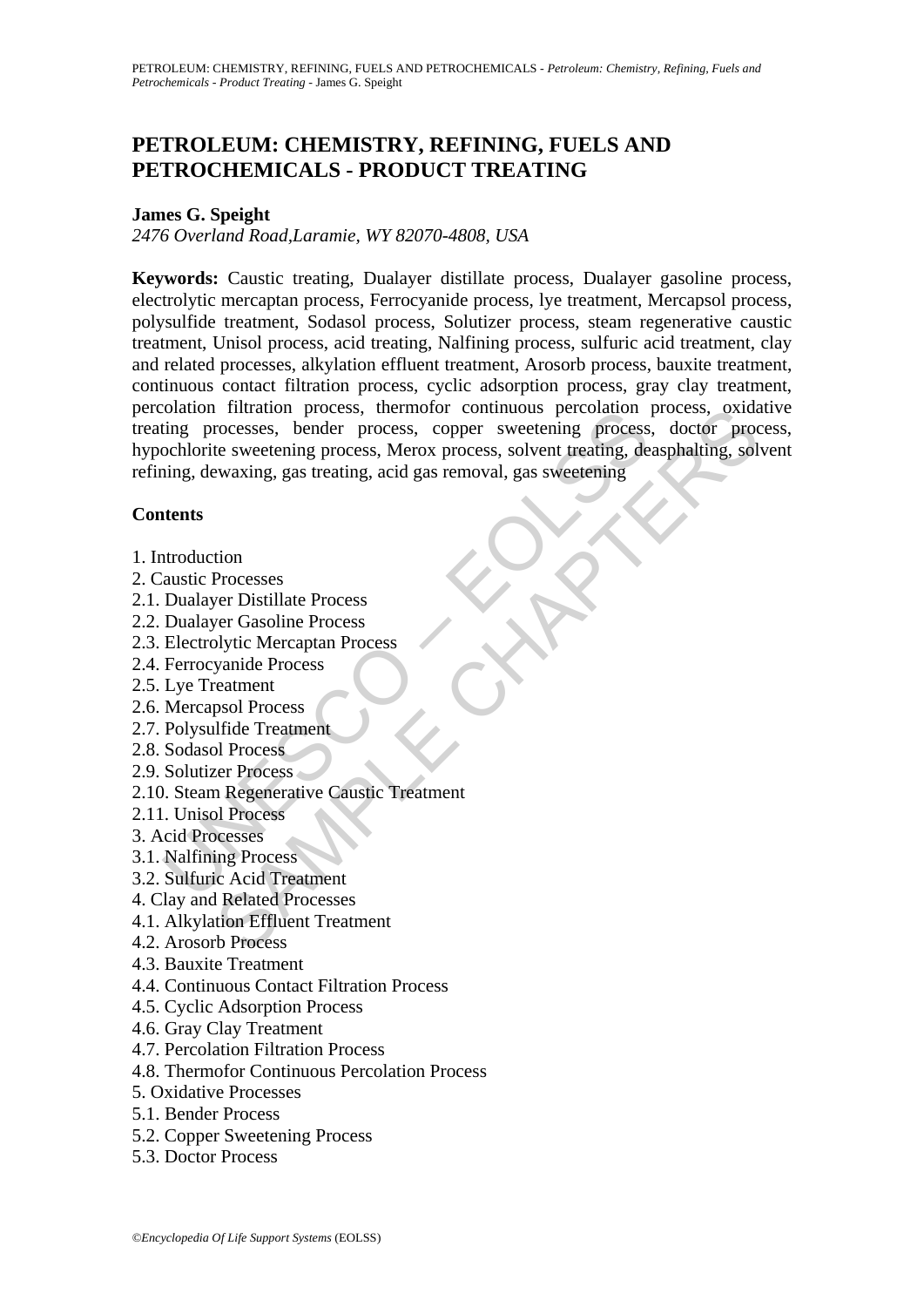5.4. Hypochlorite Sweetening Process 5.6. Merox Process 6. Solvent Processes 6.1. Deasphalting 6.2. Solvent Refining 6.3. Dewaxing 7. Gas Treating Glossary Bibliography Biographical Sketch

#### **Summary**

Fractions or streams produced by crude distillation, cracking, and other refinery processes (although usable in the refinery as process feedstocks) often contain small amounts of impurities that must be removed. Processes that remove these undesirable components are known as treating processes, and these processes are used not only to finish products for the market but also to prepare feedstocks for other processes such as *polymerization* and *reforming*) in which catalysts would be harmed by impurities.

## **1. Introduction**



Table 1. Sulfur types in crude oil.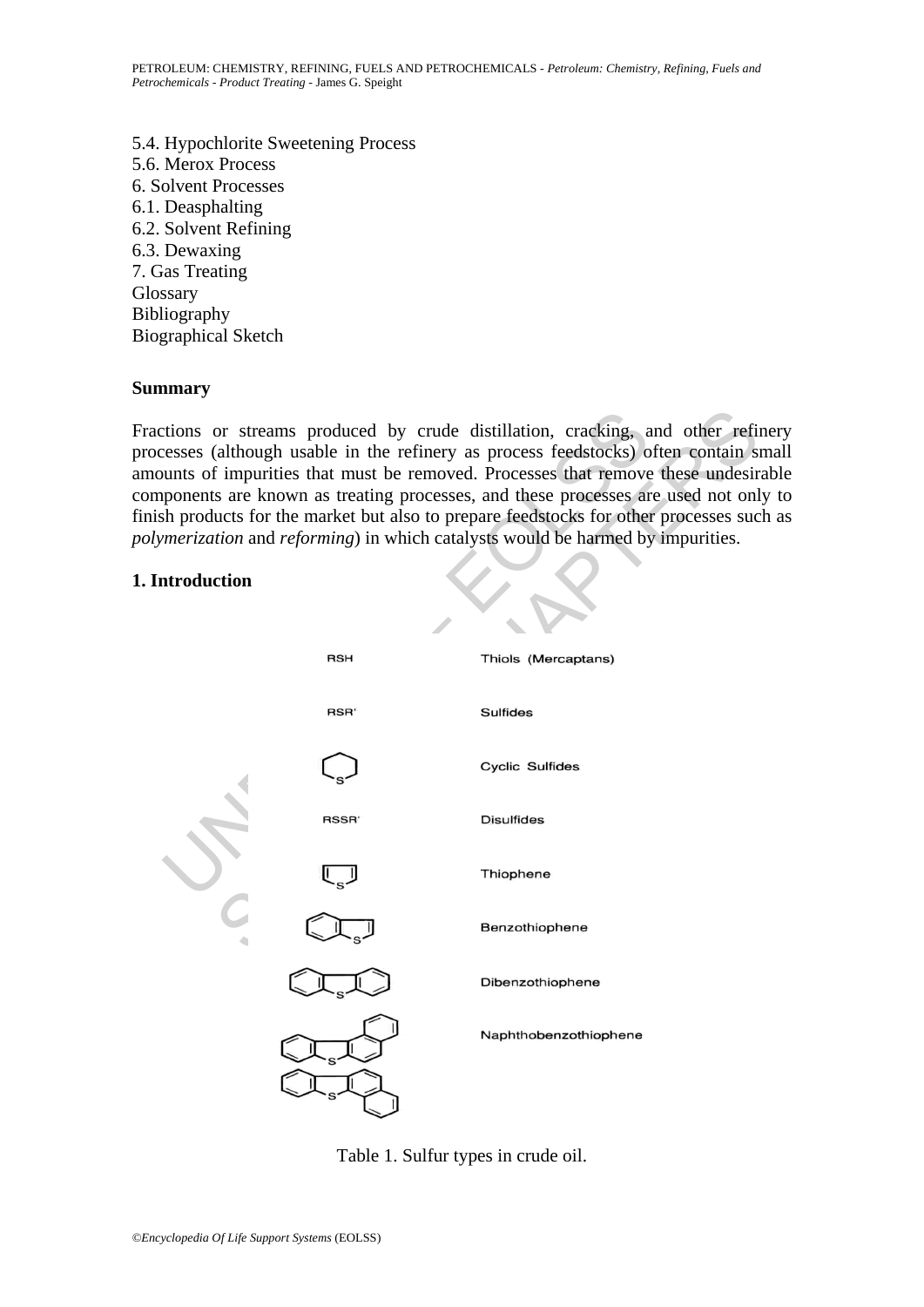Treating in petroleum refining is a means by which contaminants such as organic compounds containing sulfur (Table 1), nitrogen (Table 2), and oxygen; dissolved metals and inorganic salts; and soluble salts dissolved in emulsified water are removed from petroleum fractions or streams. Petroleum refiners have a choice of several different treating processes, but the primary purpose of the majority of them is the elimination of unwanted sulfur compounds. A variety of intermediate and finished products, including middle distillates, gasoline, kerosene, jet fuel, and sour gases are dried and sweetened. Sweetening, a major refinery treatment of gasoline, treats sulfur compounds (hydrogen sulfide, thiophene and mercaptan) to improve color, odor, and oxidation stability. Sweetening also reduces concentrations of carbon dioxide.



Table 2. Nitrogen types in crude oil.

Choices of a treatment method depend on the amount and type of impurities in the fractions to be treated and the extent to which the process removes the impurities. Some processes are limited to the conversion of certain sulfur compounds, as well as olefins, asphaltic materials, oxygen compounds, and nitrogen compounds. The various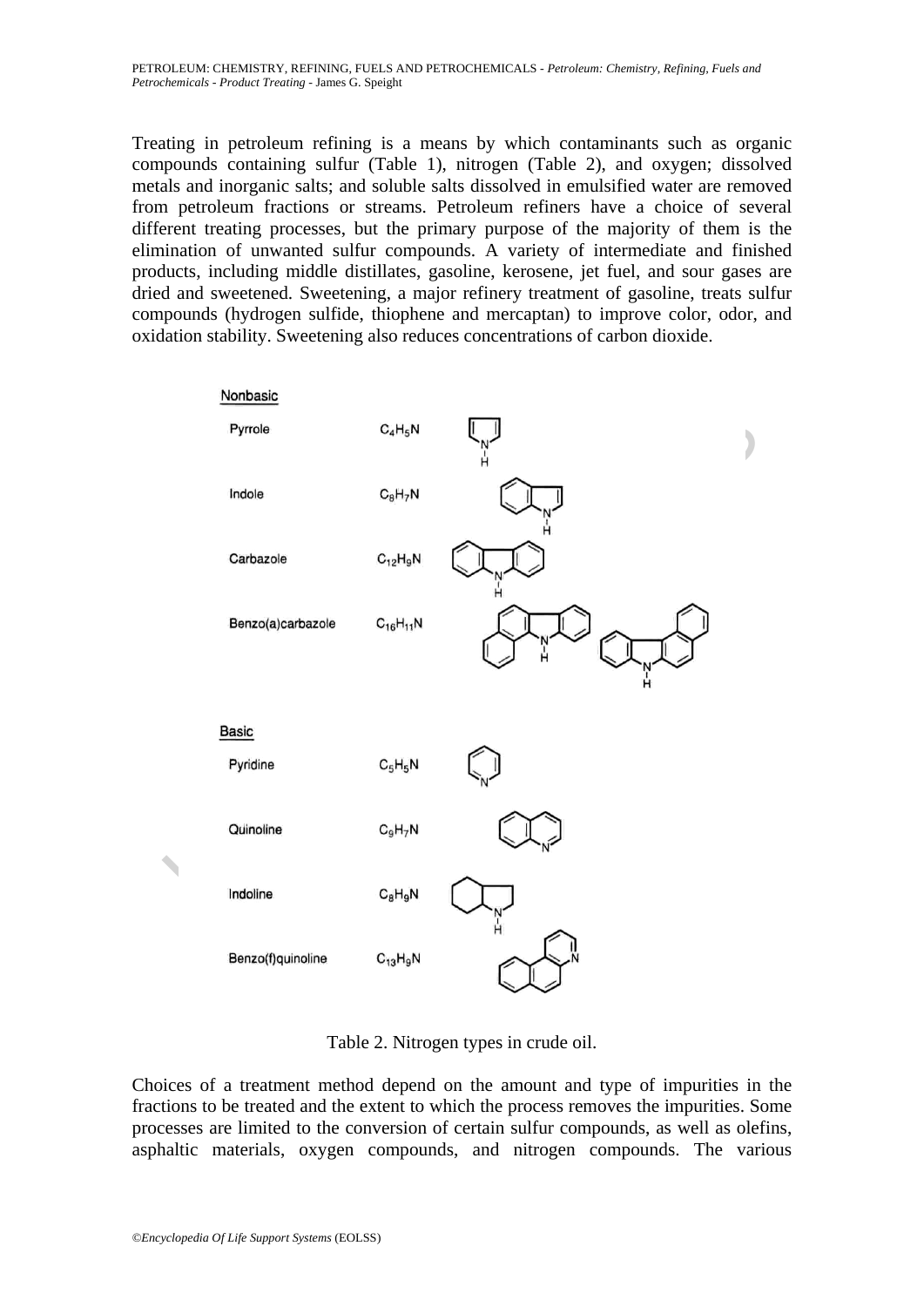processes eliminate impurities by chemical reagents, by catalysts, and by adsorption on clays or similar materials. Naturally occurring sweet kerosene, for example, may require only a simple treatment with alkali (*lye*) to remove hydrogen sulfide. If mercaptans are also present in the raw kerosene, a doctor treatment in addition to *lye treatment* is required, but poor-quality raw kerosene may require, in addition to these treatments, treatment with sulfuric acid and fuller's earth. The lowest quality raw kerosene requires treatment with strong sulfuric acid, neutralization with lye, and redistillation. Since different fractions have the same impurities, the same treatment process may be used for several different products.

Caustic sweetening processes produce organic byproducts (phenolic caustic and naphthenic caustic solutions) that must be accounted for when designing a treating plant. Hydrotreating (Section 6.186R) is the most widely used alternative to caustic sweetening and is very effective.

#### **2. Caustic Processes**

Treating of petroleum products by washing with solutions of alkali (caustic or lye) is almost as old as the petroleum industry itself. Early discoveries that product odor and color could be improved by removing organic acids (naphthenic acids and phenols) and sulfur compounds (mercaptans and hydrogen sulfide) led to the development of caustic washing.

Thus it is not surprising that caustic soda washing (lye treatment) has been used widely on many petroleum fractions.

etening and is very effective.<br> **Caustic Processes**<br> **Caustic Processes**<br> **Caustic Processes**<br> **Cause Example 10** and the perfoleum industry itself. Early discoveries than<br>
or could be improved by removing organic acids (n **Processes**<br> **Processes**<br> **Processes**<br> **Processes**<br> **Processes**<br> **Processes**<br> **Processes**<br> **Processes**<br> **Processes**<br> **Processes**<br> **Processes**<br> **Processes**<br> **Processes**<br> **Processes**<br> **Processes**<br> **Processes**<br> **Processes**<br> The process consists of mixing a water solution of lye (sodium hydroxide or caustic soda) with a petroleum fraction. The treatment is carried out as soon as possible after the petroleum fraction is distilled, since contact with air forms free sulfur, which is very corrosive and difficult to remove. The lye reacts with any hydrogen sulfide present to form sodium sulfide, which is soluble in water:

## **2.1. Dualayer Distillate Process**

The *Dualayer distillate process* is similar in character to the *Duosol process* in that it uses caustic solution and cresylic acid (cresol, methylphenol,  $CH_3C_6H_4OH$ ). The process extracts organic acid substances (including mercaptans, R-SH) from cracked, or virgin, distillate fuels. In a typical operation, the Dualayer reagent is mixed with the distillate at about 55°C (130°F) and passed to the settler, where three layers separate with the aid of electrical coagulation. The product is withdrawn from the top layer; the Dualayer reagent is withdrawn from the bottom layer, relieved of excess water, fortified with additional caustic, and recycled.

## **2.2. Dualayer Gasoline Process**

The *Dualayer gasoline process* is a modification of the *Dualayer distillate process* in that it is used to extract mercaptans from liquid petroleum gas, gasoline, and naphtha using the Dualayer reagents. Thus gasoline, free of hydrogen sulfide, is contacted with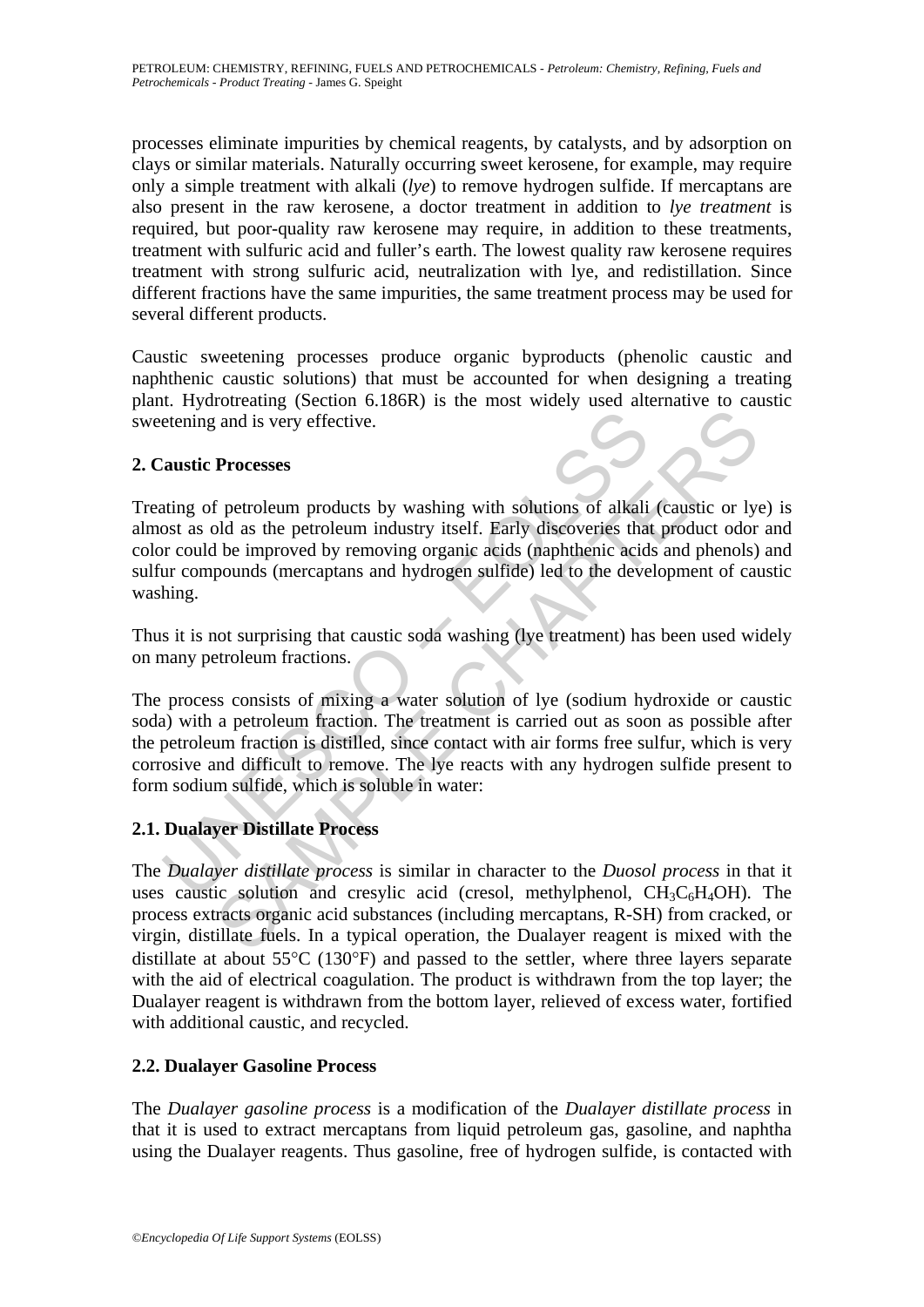the Dualayer solution at 50°C (120°F) in at least two stages, after which the treated gasoline is washed and stored. The treating solution is diluted with water (60 to 70% of the solution volume) and stripped of mercaptans, gasoline, and excess water, and the correct amount of fresh caustic is added to obtain the regenerated reagent.

## **2.3. Electrolytic Mercaptan Process**

The *electrolytic mercaptan process* employs aqueous solutions to extract mercaptans from refinery streams, and the electrolytic process is used to regenerate the solution. The charge stock is pre-washed to remove hydrogen sulfide and contacted counter currently with the treating solution in a mercaptan extraction tower. The treated gasoline is stored; the spent solution is mixed with regenerated solution and oxygen. The mixture is pumped to the cell, where mercaptans are converted to disulfides that are separated from the regenerated solution.

## **2.4. Ferrocyanide Process**

The *ferrocyanide process* is a regenerative chemical treatment for removing mercaptans from straight-run naphtha, as well as natural and recycle gasoline, using caustic-sodium ferrocyanide reagent.

For example, gasoline is washed with caustic to remove hydrogen sulfide and then washed counter currently in a tower with the treating agent. The spent solution is mixed with fresh solution containing ferricyanide; the mercaptans are converted to insoluble disulfides and are removed by a countercurrent hydrocarbon wash. The solution is then recycled, and part of the ferrocyanide is converted to ferricyanide by an electrolyzer.

## **2.5. Lye Treatment**

In the regenerated solution.<br> **Ferrocyanide Process**<br> *ferrocyanide process* is a regenerative chemical treatment for rerors in a rataight-run naphtha, as well as natural and recycle gasoline, us<br>
ocyanide reagent.<br>
exampl Somewheat and solution.<br>
Somewheat and solution.<br>
Somewheated solution.<br>
Somewheated solution.<br>
Somewheated solution.<br>
Somewheat and recycle gasoline, using caustic-sode<br>
reagent.<br>
Me, gasoline is washed with caustic to re *Lye treatment* is carried out in continuous treaters, which essentially consist of a pipe containing baffles or other mixing devices into which the oil and lye solution are both pumped. The pipe discharges into a horizontal tank where the lye solution and oil separate. Treated oil is withdrawn from near the top of the tank; lye solution is withdrawn from the bottom and recirculated to mix with incoming untreated oil. A lyetreating unit may be incorporated as part of a processing unit, for example, the overhead from a bubble tower may be condensed, cooled, and passed immediately through a lyetreating unit. Such a unit is often referred to as a *worm-end treater*, since the unit is attached to the particular unit as a point beyond the cooling coil or cooling *worm*.

Caustic solutions ranging from 5 to 20% w/w are used at 20 to 45 $\degree$ C (70 to 110 $\degree$ F) and 5 to 40 psi. High temperatures and strong caustic are usually avoided because of the risk of color body formation and stability loss. Caustic-product treatment ratios vary from 1:1 to 1:10.

*Spent lye* is the term given to a lye solution in which about 65% of the sodium hydroxide content has been used by reaction with hydrogen sulfide, light mercaptans, organic acids, or mineral acids. A lye solution that is spent, as far as hydrogen sulfide is concerned, may still be used to remove mineral or organic acids from petroleum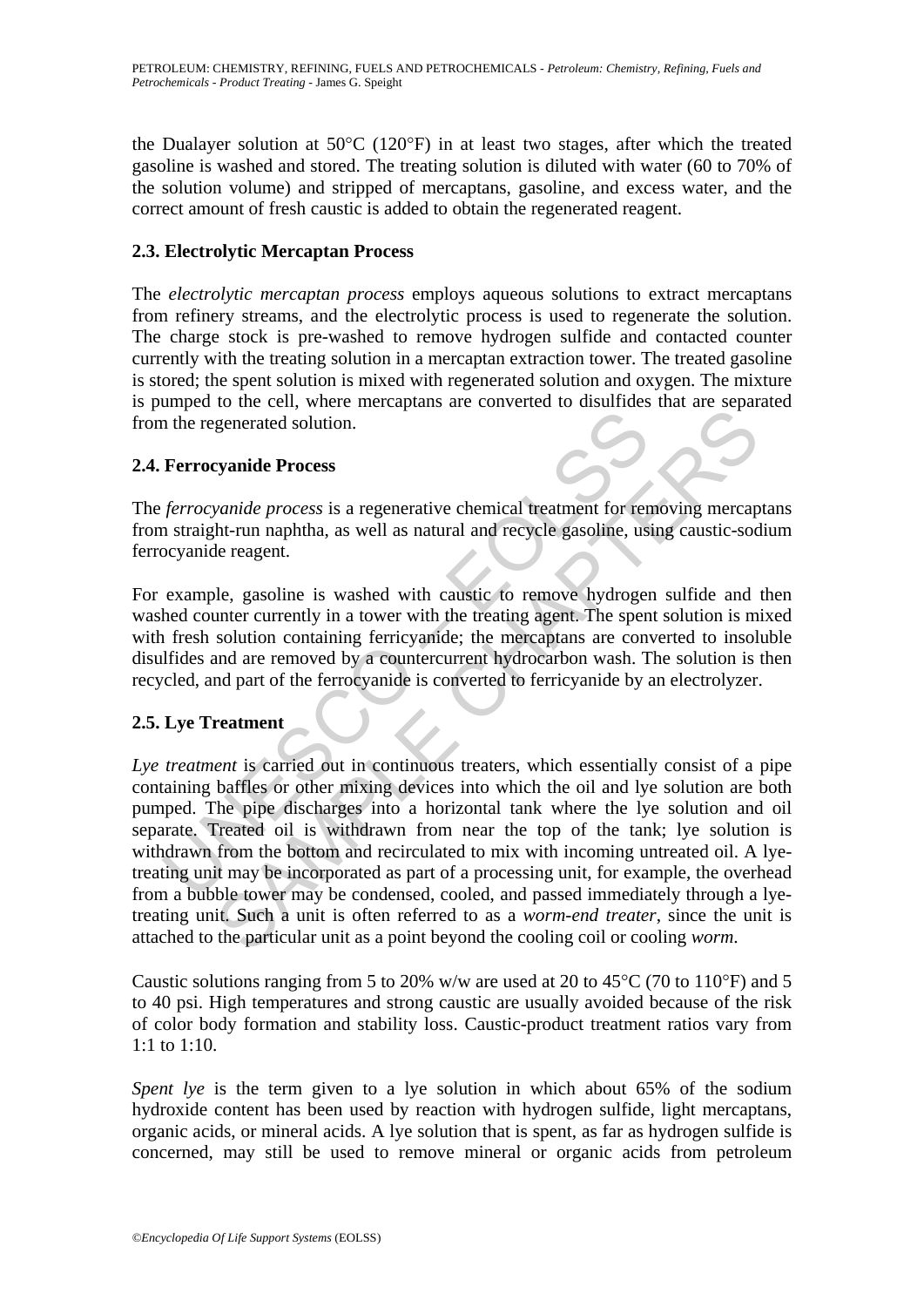fractions. Lye solution spent by hydrogen sulfide is not regenerated, whereas blowing with steam can regenerate lye solution spent by mercaptans. This technique reforms sodium hydroxide and mercaptans from the spent lye. The mercaptans separate as a vapor and are normally destroyed by burning in a furnace. Spent lye can also be regenerated in a stripper tower with steam, and the overhead consists of steam and mercaptans, as well as the small amount of oil picked up by the lye solution during treatment. Condensing the overhead allows the mercaptans to separate from the water.

*Non-regenerative caustic treatment* is generally economically applied when the contaminating materials are low in concentration and waste disposal is not a problem. However, the use of non-regenerative systems is on the decline because of the frequently occurring waste disposal problems that arise from environmental considerations and because of the availability of numerous other processes that can effect more complete removal of contaminating materials.

#### **2.6. Mercapsol Process**

The *Mercapsol process* is another regenerative process for extracting mercaptans by means of sodium (or potassium) hydroxide, together with cresols, naphthenic acids, and phenol. Gasoline is contacted counter currently with the *mercapsol* solution, and the treated product is removed from the top of the tower. Spent solution is stripped to remove gasoline, and the mercaptans are then removed by steam stripping.

#### **2.7. Polysulfide Treatment**

ct more complete removal of contaminating materials.<br> **Mercapsol Process**<br> *Mercapsol process* is another regenerative process for extractions of sodium (or potassium) hydroxide, together with cresols, najol. Gasoline is complete removal of contaminating materials.<br> **Example Complete Fermoval of contaminating materials.**<br> **Complete removal of contaminating materials.**<br> **Complete is contacted counter currently with the** *mercappsol* **solutio** *Polysulfide treatment* is a non-regenerative chemical treatment process used to remove elemental sulfur from refinery liquids. Dissolving 1 pound of sodium sulfide (Na<sub>2</sub>S) and 0.1 pound of elemental sulfur in a gallon of caustic solution prepare the polysulfide solution. The sodium sulfide can actually be prepared in the refinery by passing hydrogen sulfide, an obnoxious refinery by-product gas, through caustic solution. The solution is most active when the composition approximates  $Na<sub>2</sub>S$ , to  $Na<sub>2</sub>S<sub>3</sub>$  but activity decreases rapidly when the composition approaches  $Na<sub>2</sub>S<sub>4</sub>$ . When the solution is discarded, a portion (ca. 20%) is retained and mixed with fresh caustic-sulfide solution, which eliminates the need to add free sulfur. Indeed, if the material to be treated contains hydrogen sulfide in addition to free sulfur, it is often necessary simply to add fresh caustic.

#### **2.8. Sodasol Process**

A lye solution removes only the lighter or lower boiling mercaptans, but various chemicals can be added to the lye solution to increase its ability to dissolve the heavier mercaptans. The added chemicals are generally known as solubility promoters or solutizers. Several different solutizers have been patented and are used in processes that differ chiefly in the composition of the solutizers. In the *Sodasol process*, the treating solution is composed of lye solution and alkyl phenols (acid oils), which occur in cracked naphtha and cracked gas oil and are obtained by washing cracked naphtha or cracked gas oil with the lye solution. The lye solution, with solutizers incorporated, is then ready to treat product streams, such as straight-run naphtha and gasoline. The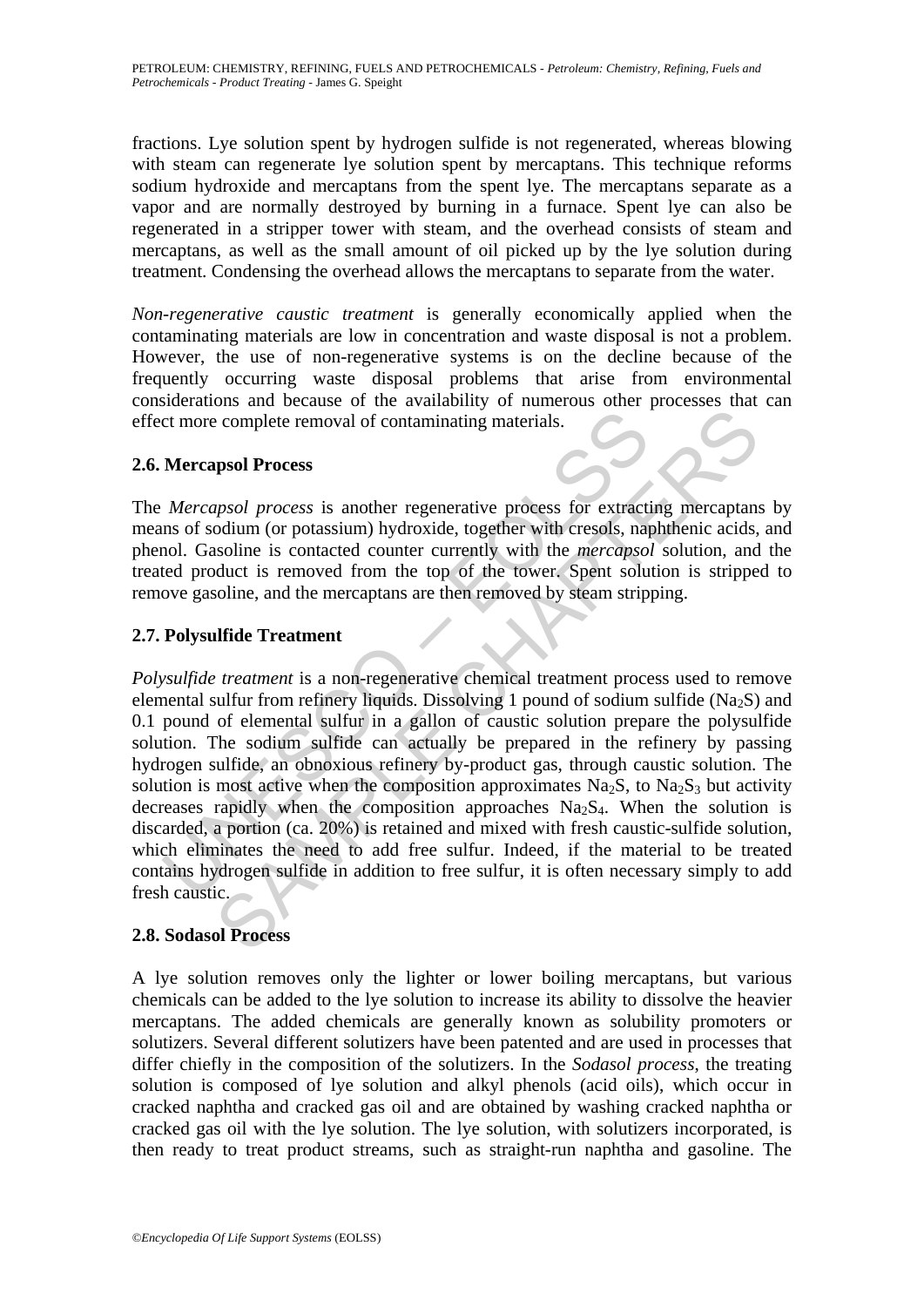process is carried out by pumping a sour stream up a treating tower countercurrent to a stream of Sodasol solution that flows down the tower. As the two streams mix and pass, the solution removes mercaptans and other impurities, such as oxygen compounds (phenols and acids), as well as some nitrogen compounds. The treated stream leaves the top of the tower; the spent Sodasol solution leaves the bottom of the tower to be pumped to the top of a regeneration tower, where mercaptans are removed from the solution by steam. The regenerated Sodasol solution is then pumped to the top of the treatment tower to treat more material. A variation of the Sodasol process is the Potasol process, which uses potassium hydroxide instead of lye (sodium hydroxide).

## **2.9. Solutizer Process**

Trate and potassium alkylphenolate in strong aqueous potass<br>ove mercaptans. After removal of the mercaptans and recovery or<br>am, regeneration of the spent solution may be achieved by 1<br>ving at 130°C (270°F) in a stripping and potassium alkylphenolate in strong aqueous potassium hydroxide<br>recaptans. After removal of the mercaptans and recovery of the hydrocar<br>peneration of the spent solution may be achieved by heating and strong<br>1.130°C (270 The *Solutizer process* is a regenerative process using such materials as potassium *iso*butyrate and potassium alkylphenolate in strong aqueous potassium hydroxide to remove mercaptans. After removal of the mercaptans and recovery of the hydrocarbon stream, regeneration of the spent solution may be achieved by heating and steam blowing at 130°C (270°F) in a stripping column in which steam and mercaptans are condensed and separated. On the other hand, the spent solution may be contacted with carbon dioxide air, after which the disulfides formed by oxidation of the mercaptans are extracted by a naphtha wash. Air blowing in the presence of tannin (tannin Solutizer process) catalytically oxidizes mercaptans to the corresponding disulfides, but there may be side reactions that can lead to reagent contamination.

## **2.10. Steam Regenerative Caustic Treatment**

*Steam-regenerative caustic treatment* is essentially directed towards removal of mercaptans from such products as light, straight-run gasoline. The caustic is regenerated by steam blowing in a stripping tower. The nature and concentration of the mercaptans to be removed dictate the quantity and temperature of the process. However, the caustic solution gradually deteriorates because of the accumulation of material that cannot be removed by stripping; the caustic quality must be maintained by either continuous or intermittent discarding or replacement, of a minimum amount of the operating solution.

## **2.11. Unisol Process**

The *Unisol process* is a regenerative method for extracting not only mercaptans but also certain nitrogen compounds from sour gasoline or distillates. The gasoline, free of hydrogen sulfide, is washed counter currently with aqueous caustic-methanol solution at about 40 $\rm{°C}$  (100 $\rm{°F}$ ). The spent caustic is regenerated in a stripping tower (145 to 150 $\rm{°C}$ , 290 to 300°F), where methanol, water, and mercaptans are removed.

## **3. Acid Processes**

Treating petroleum products with acids is, like caustic treatment, a procedure that has been in use for a considerable time in the petroleum industry. Various acids, such as hydrofluoric acid, hydrochloric acid, nitric acid, and phosphoric acid, have been used in addition to the more commonly used sulfuric acid, but in most instances there is little advantage in using any acid other than sulfuric. The reactions of sulfuric acid with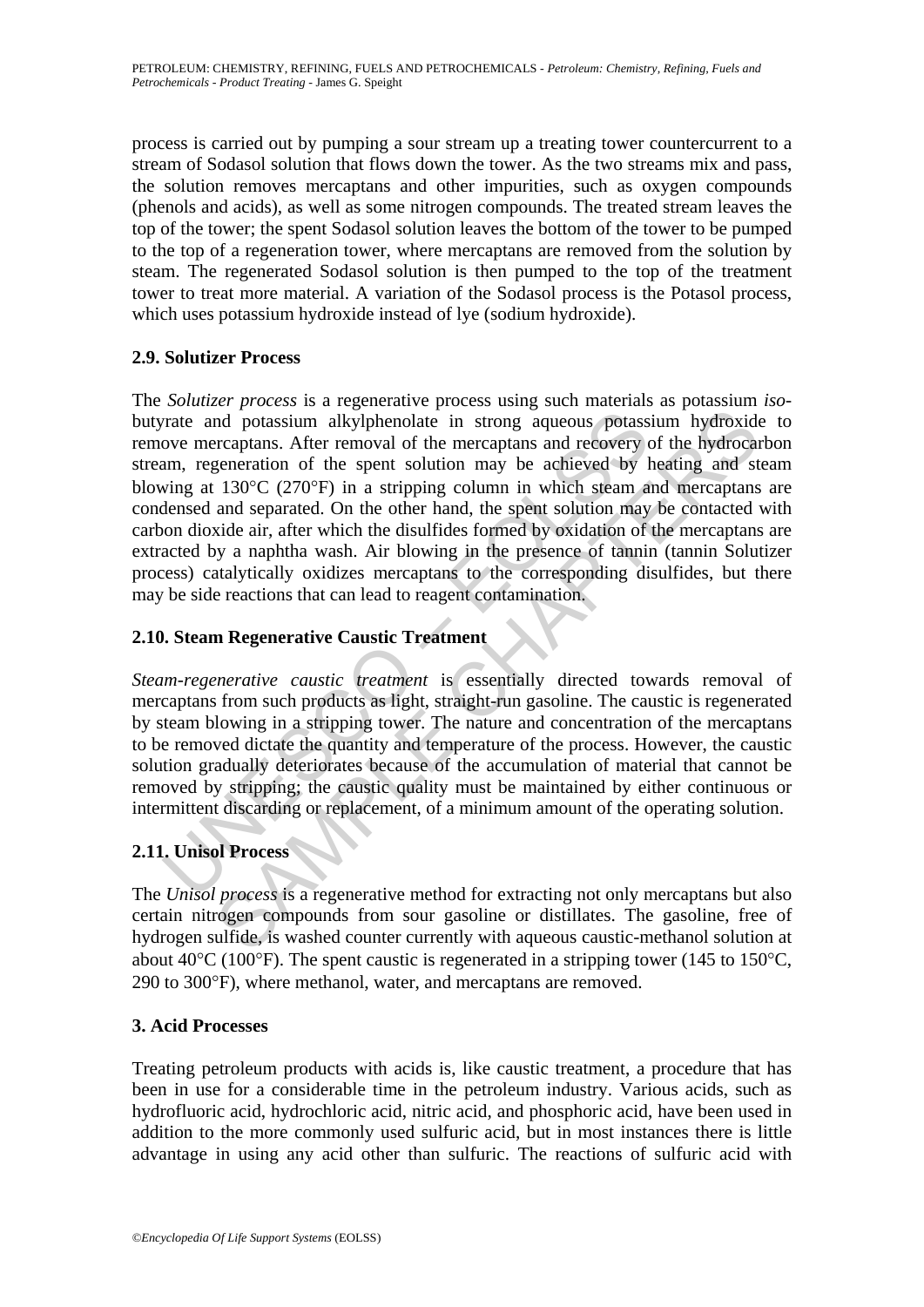petroleum fractions are complex. The undesirable components to be removed are generally present in small amounts; large excesses of acid are required for efficient removal, which may cause marked changes in the remainder of the hydrocarbon mixture.

Paraffin and naphthene hydrocarbons in their pure forms are not attacked by concentrated sulfuric acid at low temperatures and during the short time of conventional refining treatment, but solution of light paraffins and naphthenes in the acid sludge can occur. Fuming sulfuric acid (*oleum*) absorbs small amounts of paraffins when contact is induced by long agitation; the amount of absorption increases with time, temperature, concentration of the acid, and complexity of structure of the hydrocarbons. With naphthenes fuming sulfuric acid causes sulfonation as well as rupture of the ring. Aromatics are not attacked by sulfuric acid to any great extent under ordinary refining conditions, unless they are present in high concentrations. However, if fuming acid is used or if the temperature is allowed to rise above normal, sulfonation may occur. When both aromatics and olefins are present, as in distillates from cracking units, alkylation can occur. Thus, as indicated, acid treatment of cracked gasoline distillate brings about losses due to chemical reaction and polymerization of some of the olefins to constituents boiling above the gasoline range. This makes redistillation necessary, and such losses may total several percent, even when refrigeration is employed to maintain a low temperature.

ditions, unless they are present in high concentrations. However<br>I or if the temperature is allowed to rise above normal, sulfonation<br>aromatics and olefins are present, as in distillates from craekin<br>occur. Thus, as indic unless they are present in high concentrations. However, if fuming aci<br>he temperature is allowed to rise above normal, sufforation may oceur. We<br>tutiss and olefins are present, as in distillates from cracking units, alt<br>ky Acid treatment of high-boiling distillates and residua presents different problems. Most of these contain at least a small proportion of dissolved or suspended asphaltic substances, and almost all the acid comes out as sludge (*acid tar*); its separation is aided by the addition of a little water or alkali solution. However, there may be obvious chemical changes, such as sulfur dioxide evolution, and washed (acid-free) sludge from the treatment of practically sulfur-free oils may contain up to 10% combined sulfur derived from the treating acid. Although largely displaced for bulk production of both gasoline and lubricating oils, acid treatment still serves many special purposes. Paraffin distillates intended for dewaxing might receive light treatment to facilitate wax crystallization and refining, whereas insulating oils, refrigeration compressor oils, and white oils may be seated more severely. The sludge produced on acid treatment of petroleum distillates, even gasoline and kerosene, is complex in nature. Esters and alcohols are present from reactions with olefins; sulfonation products from reactions with aromatics, naphthenes, and phenols; and salts from reactions with nitrogen bases. In addition, such materials as naphthenic acids, sulfur compounds, and asphaltic material are all retained by direct solution. To these constituents must be added the various products of oxidation-reduction reactions: coagulated resins, soluble hydrocarbons, water, and free acid.

Disposal of the sludge is difficult, as it contains unused free acid that must be removed by dilution and settling. The disposal is a comparatively simple process for the sludge resulting from treating gasoline and kerosene, the so-called light oils. The insoluble oil phase separates out as a mobile tar-like material, which can be mixed and burned without too much difficulty. Sludge from heavy oil and bitumen; however, separates out as granular semisolids, which offers considerable difficulty in handling.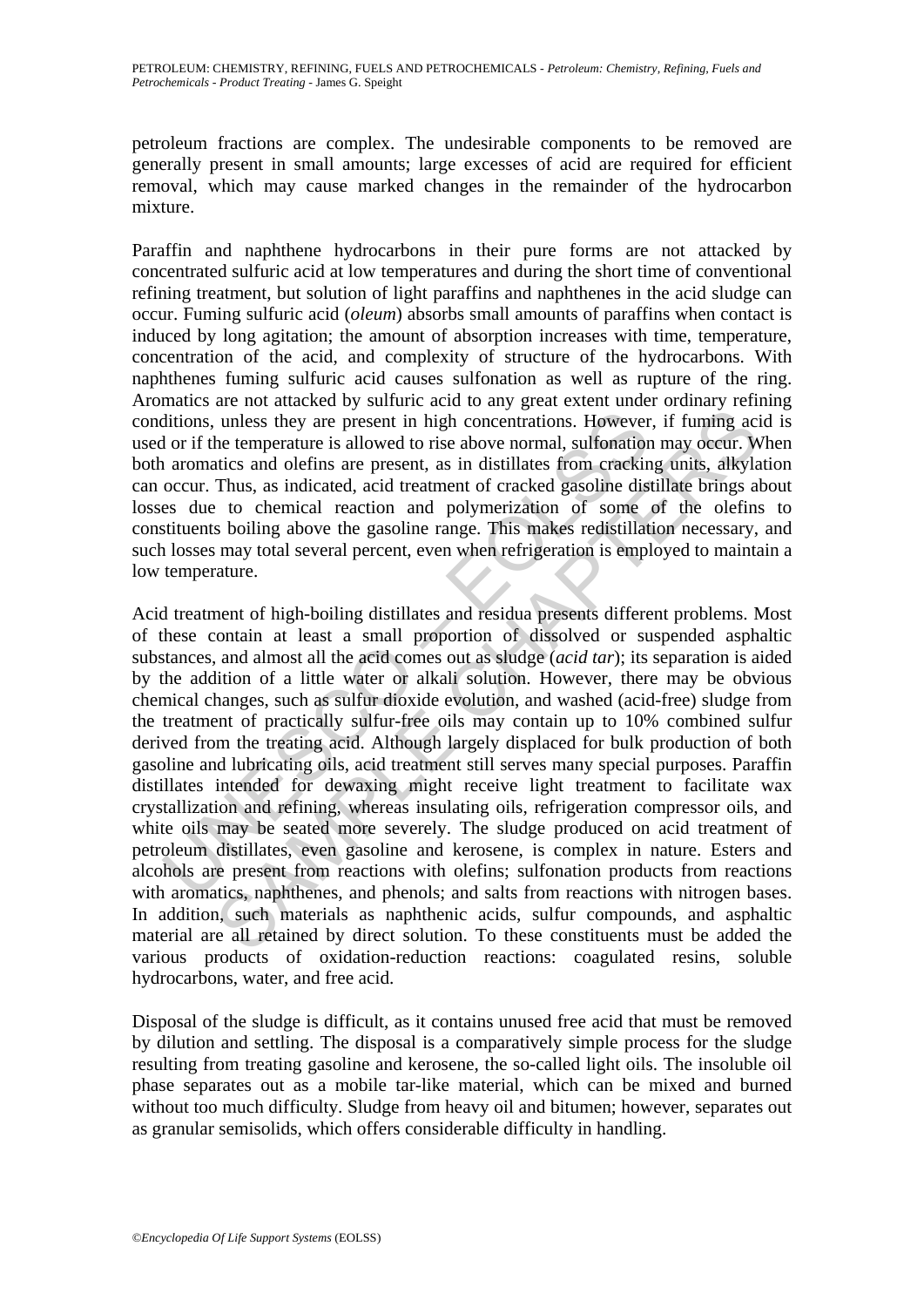- -

-

TO ACCESS ALL THE **35 PAGES** OF THIS CHAPTER, Visi[t: http://www.eolss.net/Eolss-sampleAllChapter.aspx](https://www.eolss.net/ebooklib/sc_cart.aspx?File=E6-186-03)

#### **Bibliography**

Brown, K.M. 1992. In Petroleum Processing Handbook. J.J. McKetta (Editor). Marcel Dekker Inc., New York. p. 736.

is, D.R. 1992. In Petroleum Processing Handbook. J.J. McKetta (Editor). Ma<br>
i. p. 666.<br>
1. J.H., and Handwerk, G.E. 2001. Petroleum Refining: Technology and E.<br>
etl Dekker Inc., New York.<br>
s, O. 1997. In Handbook of Petrol Burris, D.R. 1992. In Petroleum Processing Handbook. J.J. McKetta (Editor). Marcel Dekker Inc., New York. p. 666.

Gary, J.H., and Handwerk, G.E. 2001. Petroleum Refining: Technology and Economics. 4th Edition. Marcel Dekker Inc., New York.

Genis, O. 1997. In Handbook of Petroleum Refining Processes. R.A. Meyers (Editor). McGraw-Hill, New York. Chapter 8.5.

Hargrove, J.D.. 1992. Petroleum Processing Handbook. J.J. McKetta (Editor). Marcel Dekker Inc., New York. p. 558.

Holbrook, D.L. 1997. In Handbook of Petroleum Refining Processes. 2<sup>nd</sup> Edition. R.A. Meyers (Editor). McGraw-Hill, New York. Chapter 11.3.

Long, R.B., and Speight, J.G. 1998. In Petroleum Chemistry and Refining. J.G. Speight (Editor). Taylor & Francis Publishers, Washington, DC. Chapter 1.

Mokhatab, S., Poe, W.A., and Speight, J.G. (2006). Handbook of Natural Gas Transmission and Processing, Elsevier, Amsterdam, The Netherlands.

Scholten G.G. 1992. Petroleum Processing Handbook. J.J. McKetta (Editor). Marcel Dekker Inc., New York. p. 565.

Speight, J.G. 2007. *The Chemistry and Technology of Petroleum* 4<sup>th</sup> Edition. CRC Press, Taylor and Francis Group, Boca Raton, Florida.

Van Tine, F.M., and Feintuch, H.M. 1997. In Handbook of Petroleum Refining Processes. 2<sup>nd</sup> Edition. R.A. Meyers (Editor). McGraw-Hill, New York. Chapter 10.2.

#### **Biographical Sketch**

1992. In Petroleum Processing Handbook. J.J. McKetta (Editor). Marcel Dekker Ine.,<br>
and Handwerk, G.E. 2001. Petroleum Refining: Technology and Economics. 4<sup>th</sup> Ed<br>
77. In Handbook of Petroleum Refining Processes. R.A. Mey **Dr. Speight** has more than thirty years of experience in areas associated with the properties and processing of conventional and synthetic fuels. He has participated in, as well as led, significant research and development in refining heavy oil and coal, and related environmental issues. He has well over four hundred publications, reports, and presentations detailing these research activities and has taught more than forty related courses.

Dr. Speight is currently editor of the journal Petroleum Science and Technology (formerly Fuel Science and Technology International) and editor of the journal Energy Sources. He is recognized as a world leader in the areas of fuels characterization and development. Dr. Speight is also Adjunct Professor of Chemical and Fuels Engineering at the University of Utah.

Dr. Speight is the author/editor/compiler of more than twenty books and bibliographies related to fossil fuel processing and environmental issues. As a result of his work, Dr. Speight was awarded the Diploma of Honor, National Petroleum Engineering Society, for Outstanding Contributions to the Petroleum Industry in 1995 and the Gold Medal of Russian Academy of Sciences (Natural) for Outstanding Work in